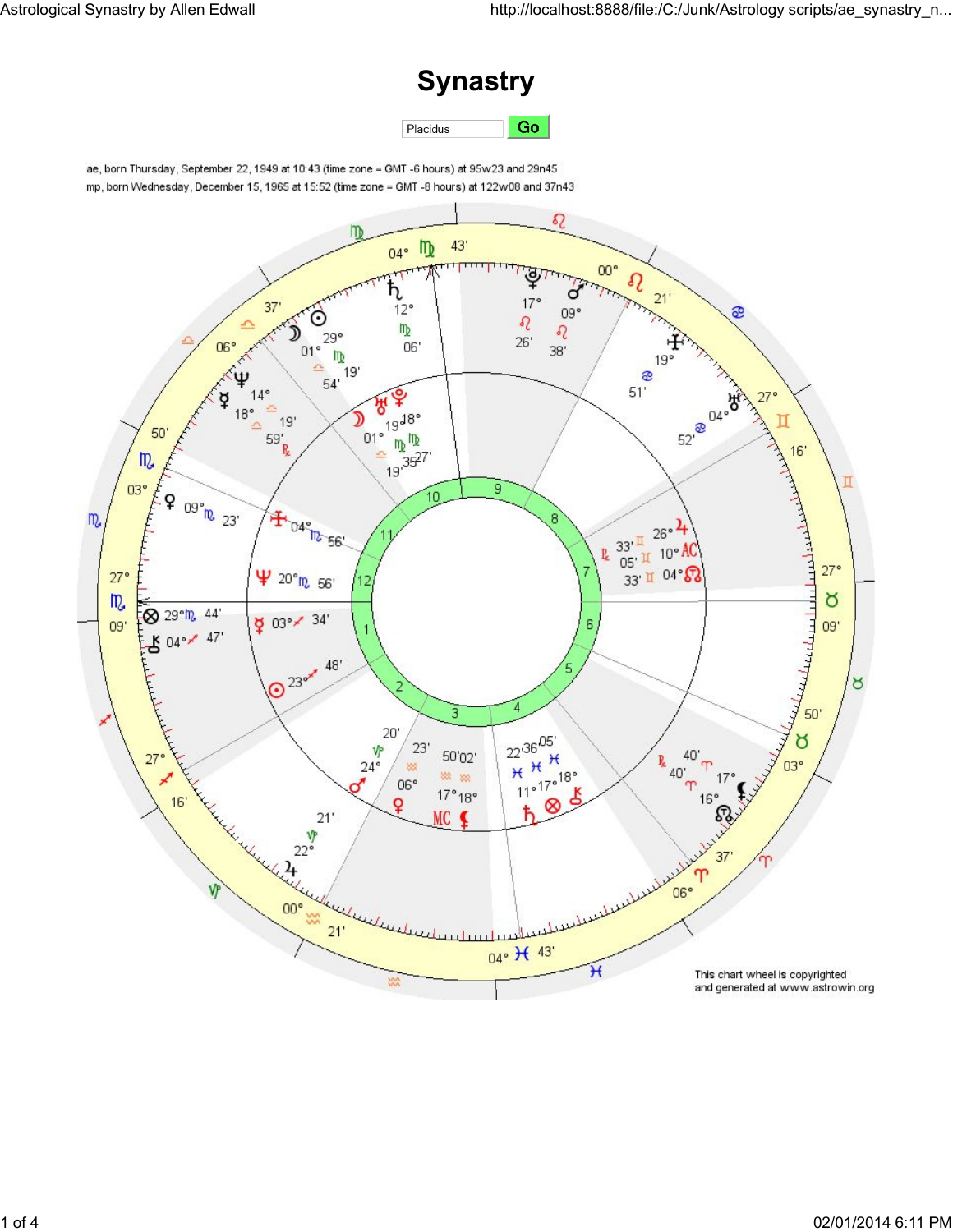## $Q$   $D$   $Q$   $Q$   $Q$   $A$   $b$   $B$   $Q$   $Q$   $E$   $E$   $Q$   $Q$   $E$   $AC$   $MC$

| □ |        | $\ast$ |                  |          |        |          |   |   | Δ        |          | Δ            | Δ      |          | ᄎ        |        |        |
|---|--------|--------|------------------|----------|--------|----------|---|---|----------|----------|--------------|--------|----------|----------|--------|--------|
| ď | ન      |        |                  |          |        |          | □ |   |          | $\ast$   |              |        | $\ast$   |          | $\ast$ |        |
| ∗ | $\ast$ |        |                  |          |        |          | ᄎ |   |          | ď        |              |        | ď        |          |        | Ξ      |
| Δ | Δ      |        | Ξ                | $\sigma$ |        | ᄎ        | ѫ |   |          | $\ast$   |              |        |          |          |        | ᄎ      |
| Δ | Δ      | □      |                  |          | ન      |          |   |   |          |          |              |        | $\ast$   | $\sigma$ | $\ast$ |        |
| Ξ | □      |        |                  |          | ᄎ      |          |   |   |          |          |              |        | ᄎ        |          | ᅎ      |        |
|   |        |        | Δ                | ᄎ        |        | L        |   | ᄎ |          |          |              |        |          |          |        |        |
|   |        |        |                  |          | Δ      |          |   |   |          |          | <del>×</del> | ᄎ      |          | $\ast$   |        |        |
|   |        |        |                  |          | ∗      |          |   |   | □        |          | ᄎ            | ᅎ      |          | Δ        |        |        |
|   |        |        |                  |          | Δ      |          |   |   |          |          | <del>۳</del> | ᄎ      |          | *        |        |        |
|   |        | ᅎ      |                  |          | $\ast$ | $\sigma$ |   | ᅎ | ᅎ        |          |              |        |          | Δ        |        |        |
|   |        | Δ      |                  |          |        | ᄎ        |   | Δ | $\sigma$ |          | $\ast$       | $\ast$ |          | ᄎ        |        |        |
| Δ | Δ      |        | ѫ                | $\ast$   |        |          |   |   |          | $\sigma$ |              |        | $\sigma$ |          |        | Ξ      |
|   |        | ѫ      |                  |          | $\ast$ | $\sigma$ |   | ѫ | ᄎ        |          |              |        |          | Δ        |        |        |
|   |        |        | ď                | □        |        |          | Δ |   |          |          |              |        |          |          |        | $\ast$ |
|   |        |        | $\overline{\pi}$ | $\ast$   |        | □        |   | Δ |          | $\sigma$ |              |        |          |          |        | Ω      |
|   |        | Δ      |                  |          |        | ᅎ        |   | Δ | $\sigma$ |          | ∗            | ∗      |          | ᄎ        |        |        |

| Sun:             |    | m <sub>29</sub> Vir 19'54"     |   | $23$ Sag 48' 48"   |
|------------------|----|--------------------------------|---|--------------------|
| Moon             |    | $\triangle$ 01 Lib 54'31"      |   | △ 01 Lib 19' 56"   |
| Mercury          |    | △ 18 Lib 59' 18" R             |   | ₹ 03 Sag 34' 14"   |
| Venus            |    | m <sub>0</sub> 09 Sco 23'34"   |   | WX 06 Aqu 23' 26"  |
| Mars             | 82 | 09 Leo 38' 46"                 |   | VP 24 Cap 20'36"   |
| Jupiter          |    | VP 22 Cap 21' 41"              |   | I 26 Gem 33' 60" F |
| Saturn           | m  | 12 Vir 06' 26"                 |   | H 11 Pis 22' 10"   |
| Uranus           |    | <b>2</b> 04 Can 52' 04"        | m | 19 Vir 35' 36"     |
| Neptune          |    | $\triangle$ 14 Lib 19' 44"     |   | m. 20 Sco 56'39"   |
| Pluto            |    | 2 17 Leo 26' 52"               | m | 18 Vir 27' 49"     |
| Chiron           |    | $\swarrow$ 04 Sag 47'53"       |   | H 18 Pis 05' 59"   |
| Lilith           |    | ጥ 17 Ari 40'02"                |   | W 18 Aqu 02' 27"   |
| <b>True Node</b> |    | <b>ጥ</b> 16 Ari 40' 28" R      |   | II 04 Gem 33' 33"  |
|                  |    | P. of Fortune m. 29 Sco 44'35" |   | $H$ 17 Pis 36'54"  |
| Vertex           | ஐ  | 19 Can 51' 55"                 |   | m 04 Sco 56' 56"   |
| Ascendant        |    | m <sub>2</sub> 27 Sco 09'58"   |   | II 10 Gem 05' 46"  |
| Midheaven        | m  | 04 Vir 43' 23"                 |   | W 17 Aqu 50' 35"   |
|                  |    |                                |   |                    |

| <b>Planets 1</b> | <b>Longitude</b>                       | <b>House</b><br>1 | position Planets 2 | <b>Longitude</b>               | <b>House</b><br>position<br>2 |
|------------------|----------------------------------------|-------------------|--------------------|--------------------------------|-------------------------------|
| Sun              | 29 Vir 19' 54"                         | 10                | Sun                | 23 Sag 48'<br>48"              | 7                             |
| Moon             | 01 Lib 54' 31"                         | 10                | Moon               | 01 Lib 19' 56"                 | 5                             |
| Mercury          | 18 Lib 59' 18"<br>R                    | 11                | Mercury            | 03 Sag 34'<br>14"              | 6                             |
| Venus            | 09 Sco 23' 34"                         | 12                | Venus              | 06 Aqu 23' 26"                 | 9                             |
| Mars             | 09 Leo 38' 46"                         | 9                 | Mars               | 24 Cap 20' 36"                 | 9                             |
| Jupiter          | 22 Cap 21' 41"                         | 2                 | Jupiter            | 26 Gem 33' 60"<br>$\mathbb{R}$ | 1                             |
| Saturn           | 12 Vir 06' 26"                         | 10                | Saturn             | 11 Pis 22'<br>10"              | 10                            |
| Uranus           | 04 Can 52'<br>04"                      | 8                 | Uranus             | 19 Vir 35'<br>36"              | 5                             |
| Neptune          | 14 Lib 19' 44"                         | 11                | Neptune            | 20 Sco 56'<br>39"              | 6                             |
| Pluto            | 17 Leo 26'<br>52"                      | 9                 | Pluto              | 18 Vir 27' 49"                 | 5                             |
| Chiron           | 53"<br>04 Saq 47'                      | $\mathbf{1}$      | Chiron             | 18 Pis 05'<br>59"              | 10                            |
| Lilith           | 17 Ari 40'<br>$02$ "<br>16 Ari 40' 28" | 5                 | Lilith             | 27"<br>18 Aqu 02'              | 10                            |
| True Node        | R                                      | 5                 | True Node          | 04 Gem 33' 33"                 | 12                            |
| P. of Fortune    | 29 Sco 44' 35"                         | $\mathbf{1}$      | P. of Fortune      | 17 Pis 36' 54"                 | 10                            |
| Vertex           | 19 Can 51' 55"                         | 8                 | Vertex             | 04 Sco 56' 56"                 | 6                             |
| <b>Name</b>      | <b>Longitude 1</b>                     |                   | <b>Longitude 2</b> |                                |                               |
| Ascendant        | 27 Sco 09' 58"                         |                   | 10 Gem 05'<br>46"  |                                |                               |
| House 2          | 27 Sag 16' 01"                         |                   | 03 Can 03'<br>09"  |                                |                               |
| House 3          | 00 Aqu 21' 34"                         |                   | 24 Can 13'<br>38"  |                                |                               |
| House 4          | 04 Pis 43' 23"                         |                   | 17 Leo 50'<br>35"  |                                |                               |
| House 5          | 06 Ari 37' 06"                         |                   | 18 Vir 06'<br>50"  |                                |                               |
| House 6          | 03 Tau 50' 47"                         |                   | 27 Lib 53'<br>35"  |                                |                               |
| House 7          | 27 Tau 09' 58"                         |                   | 10 Sag 05'<br>46"  |                                |                               |
| House 8          | 27 Gem 16' 01"                         |                   | 03 Cap 03'<br>09"  |                                |                               |

24 Cap 13'

17 Aqu 50'

 $38"$ 

 $35"$ 

00 Leo 21' 34"

04 Vir 43' 23"

House 9

(Midheaven)

**MC**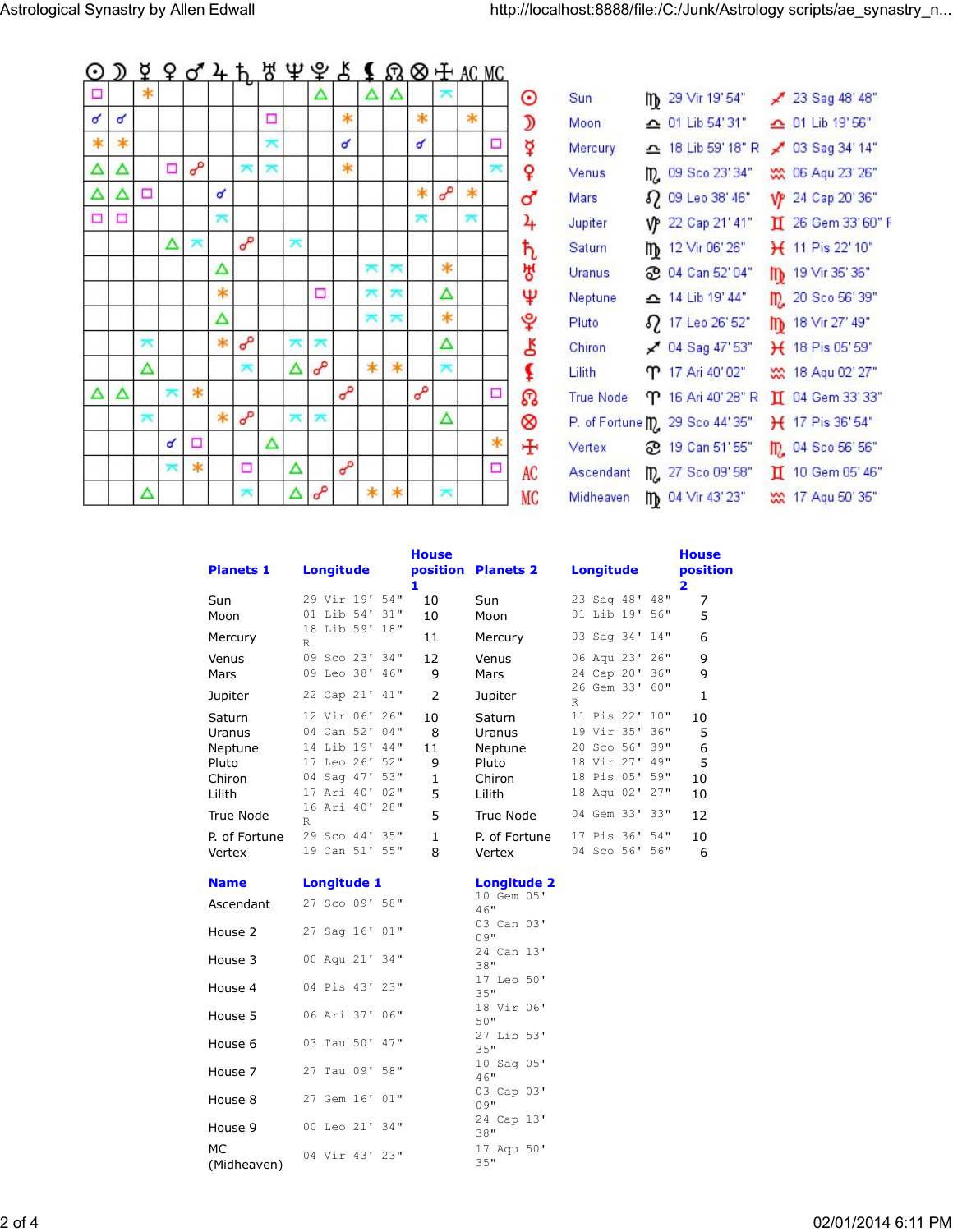| House 11 | 06 Lib 37' 06" | 18 Pis 06'<br>50" |
|----------|----------------|-------------------|
| House 12 | 03 Sco 50' 47" | 27 Ari 53'<br>35" |

| <b>Planet 1</b> | <b>Aspect</b> | <b>Planet 2</b> | Orb  |
|-----------------|---------------|-----------------|------|
| Sun             | Square        | Sun             | 5.52 |
| Sun             | Conjunction   | Moon            | 2.00 |
| Sun             | Sextile       | Mercury         | 4.24 |
| Sun             | Trine         | Venus           | 7.06 |
|                 |               |                 |      |
| Sun             | Trine         | Mars            | 4.99 |
| Sun             | Square        | Jupiter         | 2.76 |
| Moon            | Conjunction   | Moon            | 0.58 |
| Moon            | Sextile       | Mercury         | 1.66 |
| Moon            | Trine         | Venus           | 4.48 |
| Moon            | Trine         | Mars            | 7.57 |
| Moon            | Square        | Jupiter         | 5.34 |
| Moon            | Trine         | True Node       | 2.65 |
| Mercury         | Sextile       | Sun             | 4.82 |
| Mercury         | Square        | Mars            | 5.35 |
| Mercury         | Quincunx      | Chiron          | 0.89 |
| Mercury         | Trine         | Lilith          | 0.95 |
| Mercury         | Quincunx      | P. of Fortune   | 1.37 |
| Mercury         | Trine         | Midheaven       | 1.15 |
|                 |               |                 |      |
| Venus           | Square        | Venus           | 3.00 |
| Venus           | Trine         | Saturn          | 1.98 |
| Venus           | Quincunx      | Ascendant       | 0.70 |
| Mars            | Opposition    | Venus           | 3.26 |
| Mars            | Quincunx      | Saturn          | 1.72 |
| Mars            | Sextile       | Ascendant       | 0.45 |
| Jupiter         | Conjunction   | Mars            | 1.98 |
| Jupiter         | Quincunx      | Jupiter         | 4.21 |
| Jupiter         | Trine         | Uranus          | 2.77 |
| Jupiter         | Sextile       | Neptune         | 1.42 |
| Jupiter         | Trine         | Pluto           | 3.90 |
| Jupiter         | Sextile       | Chiron          | 4.26 |
| Saturn          | Quincunx      | Venus           | 5.72 |
| Saturn          | Opposition    | Saturn          | 0.74 |
|                 |               |                 | 5.99 |
| Saturn          | Opposition    | Chiron          | 2.01 |
| Saturn          | Square        | Ascendant       |      |
| Saturn          | Quincunx      | Midheaven       | 5.74 |
| Uranus          | Square        | Moon            | 3.54 |
| Uranus          | Quincunx      | Mercury         | 1.30 |
| Uranus          | Quincunx      | Venus           | 1.52 |
| Uranus          | Trine         | Vertex          | 0.08 |
| Neptune         | Quincunx      | Saturn          | 2.96 |
| Neptune         | Quincunx      | Chiron          | 3.77 |
| Neptune         | Trine         | Ascendant       | 4.23 |
| Neptune         | Trine         | Midheaven       | 3.51 |
| Pluto           | Trine         | Sun             | 6.37 |
| Pluto           | Square        | Neptune         | 3.50 |
| Pluto           | Quincunx      | Chiron          | 0.65 |
| Pluto           | Opposition    | Lilith          | 0.59 |
| Pluto           | Quincunx      | P. of Fortune   | 0.17 |
| Pluto           | Opposition    | Midheaven       | 0.40 |
| Chiron          | Sextile       | Moon            | 3.47 |
| Chiron          | Conjunction   | Mercury         | 1.23 |
| Chiron          | Sextile       | Venus           | 1.59 |
| Chiron          | Opposition    | True Node       | 0.24 |
| Chiron          | Opposition    | Ascendant       | 5.30 |
|                 |               |                 |      |